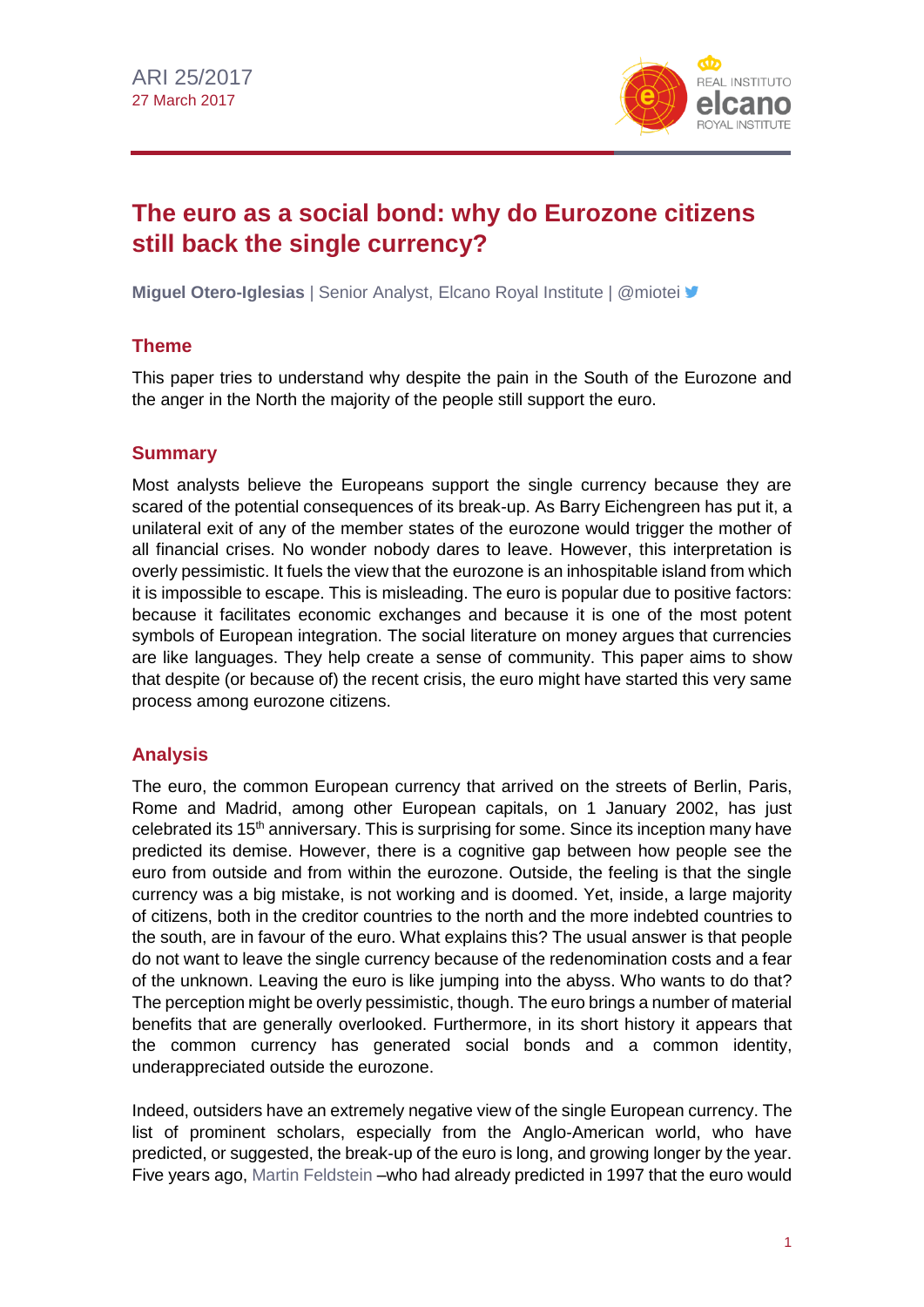lead to conflict in the Old Continent– sentenced that 'the euro should now be recognized as an experiment that failed'.<sup>1</sup> Some months later in 2012, when the first Grexit scenario was imminent (there was a second one in 2015), [Paul Krugman](http://www.nytimes.com/2012/05/18/opinion/krugman-apocalypse-fairly-soon.html?ref=paulkrugman) wrote: 'Suddenly, it has become easy to see how the euro -that grand, flawed experiment in monetary union without political union– could come apart at the seams. We're not talking about a distant prospect, either. Things could fall apart with stunning speed, in a matter of months, not years'.<sup>2</sup>

Last year [Mervyn King,](http://www.telegraph.co.uk/business/2016/02/28/lord-mervyn-king-forgive-them-their-debts-is-not-the-answer/) the former Governor of the Bank of England, added his voice to the chorus by warning that 'if the alternative is crushing austerity, continuing mass unemployment, and no end in sight to the burden of debt, then leaving the euro area may be the only way to plot a route back to economic growth and full employment'.<sup>3</sup> For the same reasons [Joseph Stiglitz](https://www.ft.com/content/dbbd151c-62f4-11e6-8310-ecf0bddad227) believes that 'it is important that there can be a smooth transition out of the euro, with an amicable divorce… Europe may have to abandon the euro to save Europe and the European project'.<sup>4</sup>

This negative view of the euro is not only dominant among economists. The political scientist [Andrew Moravcsik,](https://www.foreignaffairs.com/reviews/review-essay/2016-10-17/europe-s-ugly-future) one of the world's leading experts in European Studies, has recently written that 'fifteen years ago, when the EU established its single currency, European leaders promised higher growth due to greater efficiency and sounder macroeconomic policies, greater equality between rich and poor countries within a freer capital market, enhanced domestic political legitimacy due to better policies, and a triumphant capstone for EU federalism. Yet, for nearly a decade, Europe has experienced just the opposite'. 5

Reading these analyses, and observing the rise of Euroscepticism across the Old Continent, one might be led to believe that the majority of the citizens of the eurozone want to go back to their national currencies. However, the [Eurobarometer](http://ec.europa.eu/COMMFrontOffice/publicopinion/index.cfm/Survey/index#p=1&instruments=STANDARD) surveys -the most comprehensive measurement of public opinion in the EU– present a different picture. Support for the single currency among eurozone citizens has been constant over the past 10 years, despite the deep recession (see Figures 1 and 2). It stood at 70% in 2007 before the crisis, it reached a bottom of 62% in 2013 just after the first Grexit scenario, and it has climbed up again to its historic peak of 70% at the end of 2016, the last measurement.<sup>6</sup>

Thus, more than two thirds of eurozoners support the single currency and this figure has not changed much over the years. To the contrary, in Greece, the country most affected by the crisis, euro support stood at only 47% in 2005, while 10 years later, in 2015, following the second near-Grexit event, it reached 70%. It seems that the closer the

<sup>6</sup> See Eurobarometer standard series at

<sup>1</sup> M. Feldstein (2012), 'The failure of the euro', *Foreign Affairs*, January/February.

<sup>2</sup> P. Krugman (2012), 'Apocalypse fairly soon', *The New York Times*, 17/V/2012.

<sup>3</sup> M. King (2016), '"Forgive their debts" is not the answer', *The Telegraph*, 28/II/2016.

<sup>4</sup> J. Stiglitz (2016), 'A Split euro is the solution for Europe's single currency', *Financial Times*, 17/VIII/2016.

<sup>5</sup> A. Moravcsik (2016), 'Europe's ugly future', *Foreign Affairs*, November/December.

[http://ec.europa.eu/COMMFrontOffice/publicopinion/index.cfm/Survey/index#p=1&instruments=STANDAR](http://ec.europa.eu/COMMFrontOffice/publicopinion/index.cfm/Survey/index#p=1&instruments=STANDARD) [D.](http://ec.europa.eu/COMMFrontOffice/publicopinion/index.cfm/Survey/index#p=1&instruments=STANDARD)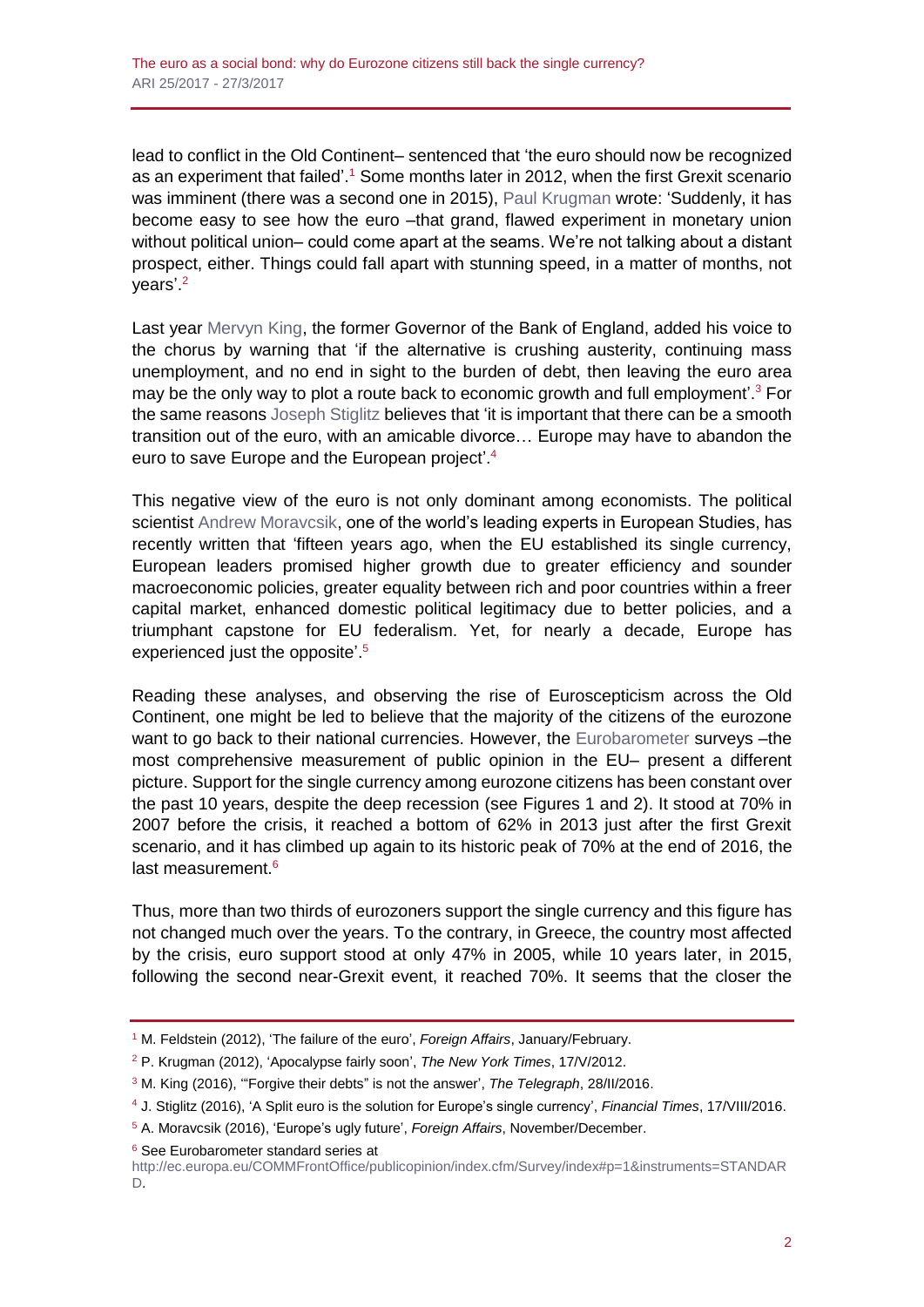Greeks were to the abyss the more they wanted to avoid it. This stands in clear contrast with the evolution of euro support outside the Eurozone, which in the same timespan fell almost 20 points from 56% to 37%, with massive drops in the Czech Republic (-39 points), Denmark (-25) and Bulgaria (-22). Incidentally, the UK has always been the least supportive country of the euro, at 29% in 2007 and 17% in 2016, the year of the Brexit vote.





Source: Eurobarometer.





Support for the following statementent: There has to be a European monetary union with one single currency, the Euro

Source: Eurobarometer. See the interactive chart [at the Elcano Royal](http://www.realinstitutoelcano.org/wps/portal/rielcano_en/contenido?WCM_GLOBAL_CONTEXT=/elcano/elcano_in/zonas_in/ari25-2017-oteroiglesias-euro-social-bond-why-eurozone-citizens-back-single-currency) Institute website.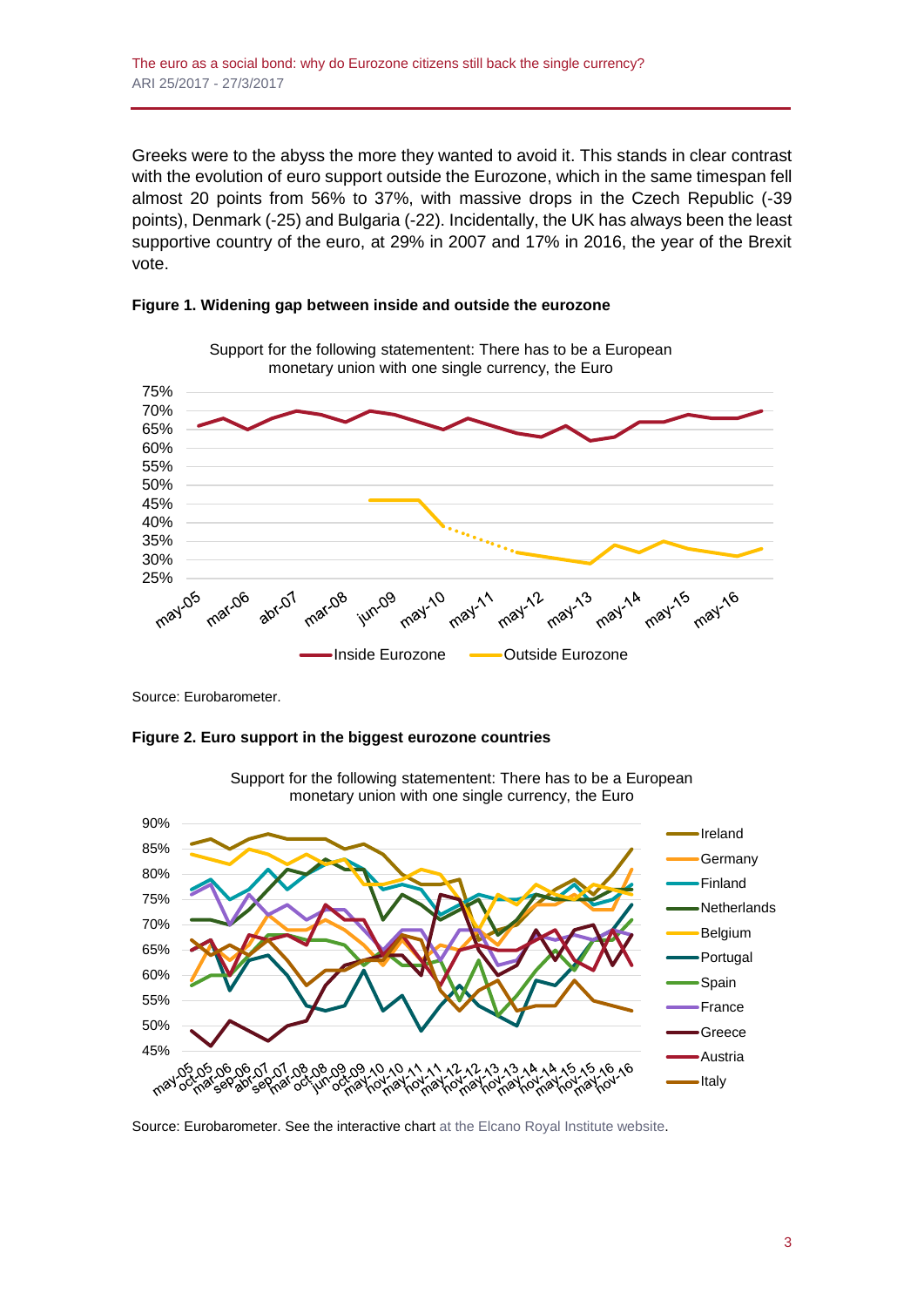These figures confirm the general trend. Outsiders are convinced the euro is a bad idea, while insiders have a more positive view. The disparity leads to the following questions: what explains the euro's social resilience? What makes people cling to the single currency? Or, looked at from the angle that is usually adopted, why is the euro's breakup so difficult?

## The fear of exiting

The first to have delved into this question was [Barry Eichengreen.](http://www.nber.org/papers/w13393)<sup>7</sup> In his much-cited 2007 National Bureau of Economic Research (NBER) working paper he lists the economic, political, technical and legal barriers that any country would have to overcome in order to exit the euro. Starting with the economic ones, Eichengreen explains that a country like Italy –which has accumulated a public debt of 130% of GDP, the world's third largest in volume terms after the US and Japan– would immediately get credit downgrades and the interest it would have to pay for the next issuance of debt would be prohibitive. Default would be almost impossible to avoid.

Krugman, Stiglitz and others, taking Argentina as an example, believe that a return to national currencies and the consequent devaluations would help the Southern countries of the euro to stimulate internal demand, export more and then quickly regain market access. But Eichengreen is sceptical. As he puts it: 'would reintroducing the national currency and following with a sharp depreciation against the euro in fact help solve these countries' competitiveness and debt problems? The presumption in much of the literature is negative'. The competitiveness gains generated by a devaluation of around 25% of the new Portuguese escudo or the Spanish peseta would immediately be offset by creeping inflation, especially if the price of petrol were to rise again above US\$100. In order to avoid this, the Government would have to either convince foreign creditors that it is serious about fiscal rectitude (so as to eliminate the spectre of further devaluations) or build an institutional framework that would foster sufficient dialogue between employers and workers to avoid wage increases. A herculean task in these countries.

On top of the economic difficulties, a country leaving the euro would also face negative political consequences. Unless the exit is negotiated in good terms with the rest of the euro partners, the diplomatic backlash would be damaging. The exiting country would be portrayed as a traitor to the European integration project and treated as a pariah, with expulsion from the EU as a real possibility. In fact, legally the only way to exit the euro is by leaving the EU since in the treaties there is no provision to that effect. Other legal obstacles would be to redenominate all the domestic contracts in the new currency and pay international contracts and debts and loans signed or issued overseas denominated in euros in a currency that would be much weaker.

Finally, there would also be the technical difficulties of introducing a new currency (a process that can take years) and the prior introduction of capital controls to avoid capital flight and the collapse of the banking system. In the recent euro crisis, capital controls were introduced in Cyprus and Greece in a relatively smooth manner, but this only occurred because the two countries decided to stay in the euro. The current capital

<sup>7</sup> B. Eichengreen (2007), 'The Breakup of the Euro Area', *NBER Working Paper*, nr 13393, September.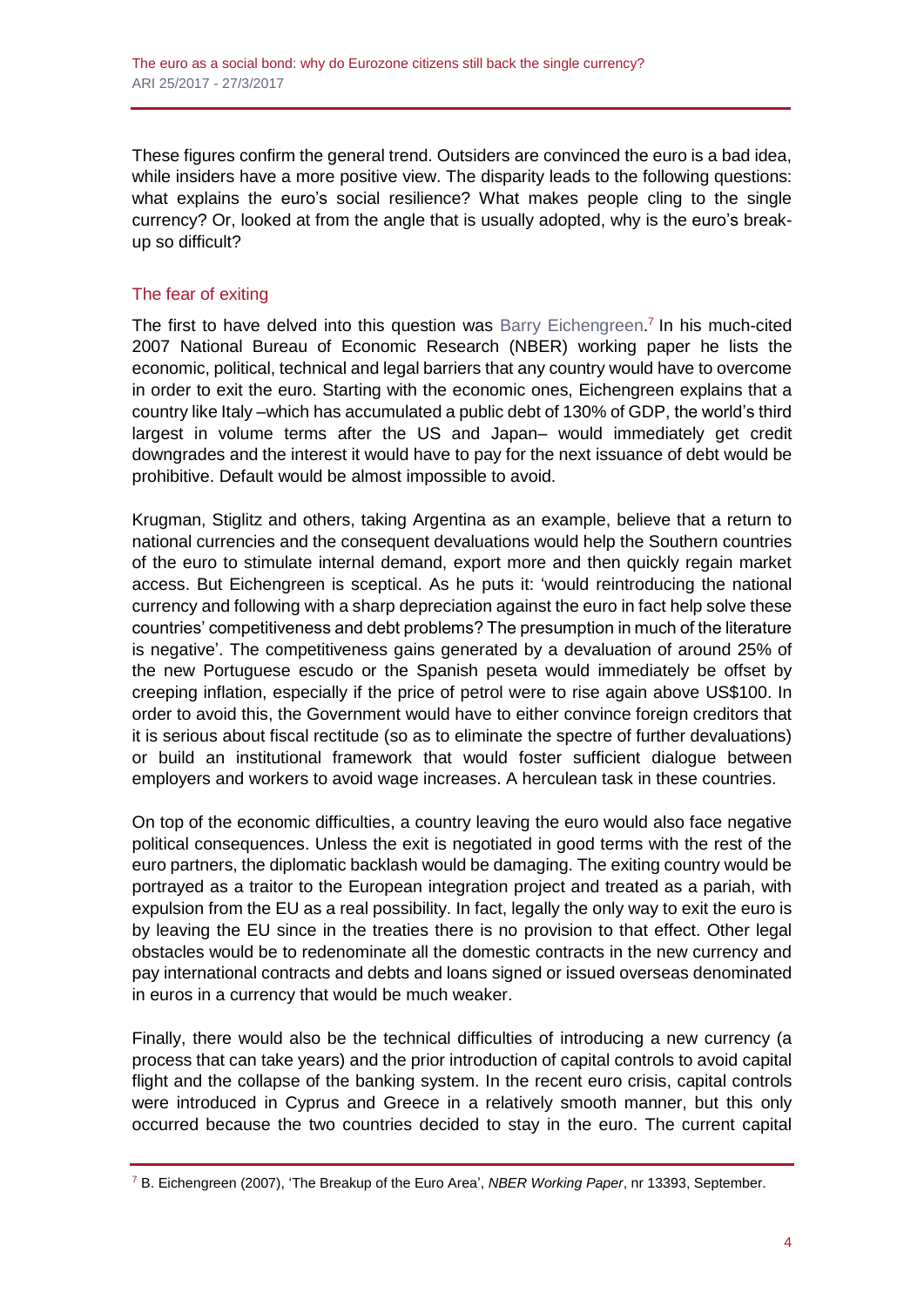controls would create much greater disruption should the exit from the euro be imminent, especially if the decision to exit is not previously backed by a legitimate democratic mandate, either by being part of the electoral programme of the Government or via a binding referendum. As Eichengreen suggests, all these obstacles mean that an exit would trigger the mother of all financial crises. No wonder, therefore, that people in the eurozone do not want to leave the single currency.

## The social glue of the euro

Eichengreen's analysis gives support to those that think that the main reason why the euro membership is still intact is because of fear. The governments and the people are so scared about the possible consequences of breaking up the single currency that they are willing to suffer the euro's straitjacket. But perhaps this perception is too negative. People might want to stay in the euro because they see positive aspects in it too. Despite the recession, many citizens in the south of the eurozone are convinced that the EU and the euro offer stability. Their discontent with EU institutions has increased in the aftermath of the crisis, but trust in their national institutions is even lower. They find that the problems in their economies are not due to the euro, but rather of a domestic nature. One should not forget that countries like Portugal, Spain and Greece are relatively new democracies (they were dictatorship until the 1970s) with an institutional framework less robust than that of the eurozone's core countries.

For many citizens of the south, membership in the rich club of the eurozone secures high living standards and democratic rule. On the other hand, higher levels of inequality and corruption and an underdeveloped civil society make many of them believe that if they were to abandon the euro, and possibly the EU, the extractive elites of their countries would have even more unfettered power. In this regard, the euro functions as a straightjacket for society as a whole, crucially also for the elites who are now constantly monitored by Brussels. As the Spanish sociologist Pérez-Díaz has pointed out, with the euro, Spain has imitated Ulysses' strategy of tying himself to the mast. He also makes another important point. The weaker a country becomes in the international arena, the more it clings to the euro. $8$  This happened to Greece and Spain, and it is likely to occur to Italy and France. As the old saying goes: the euro was created for two types of countries: those that are small and those that do not yet know that they are small.

The stability of the euro is a feature that cannot be emphasised enough. Before the single currency, most people with a certain amount of wealth in the southern countries of the Eurozone would stash away around 30% of their money in a hard currency (dollars or Deutsche Marks, for example), if possible overseas. The same trend returned in 2011 and 2012 at the peak of the euro crisis when redenomination risks were high, and it receded after July 2012 once Mario Draghi, backed by Angela Merkel, said that the ECB would do 'whatever it takes' to support the single currency. The euro's value has remained relatively stable despite undergoing an existential crisis. Spanish and Portuguese pensioners know how to value that, and the same goes for businessmen and women who do not need to fear devaluations, and the middle class tourists of these

<sup>8</sup> V. Pérez-Díaz (2013), 'Between the natural and moral order of things: the euro and the problem of agency', in G. Moro (Ed.), *The Single Currency and European Citizenship*, Bloomsbury, New York.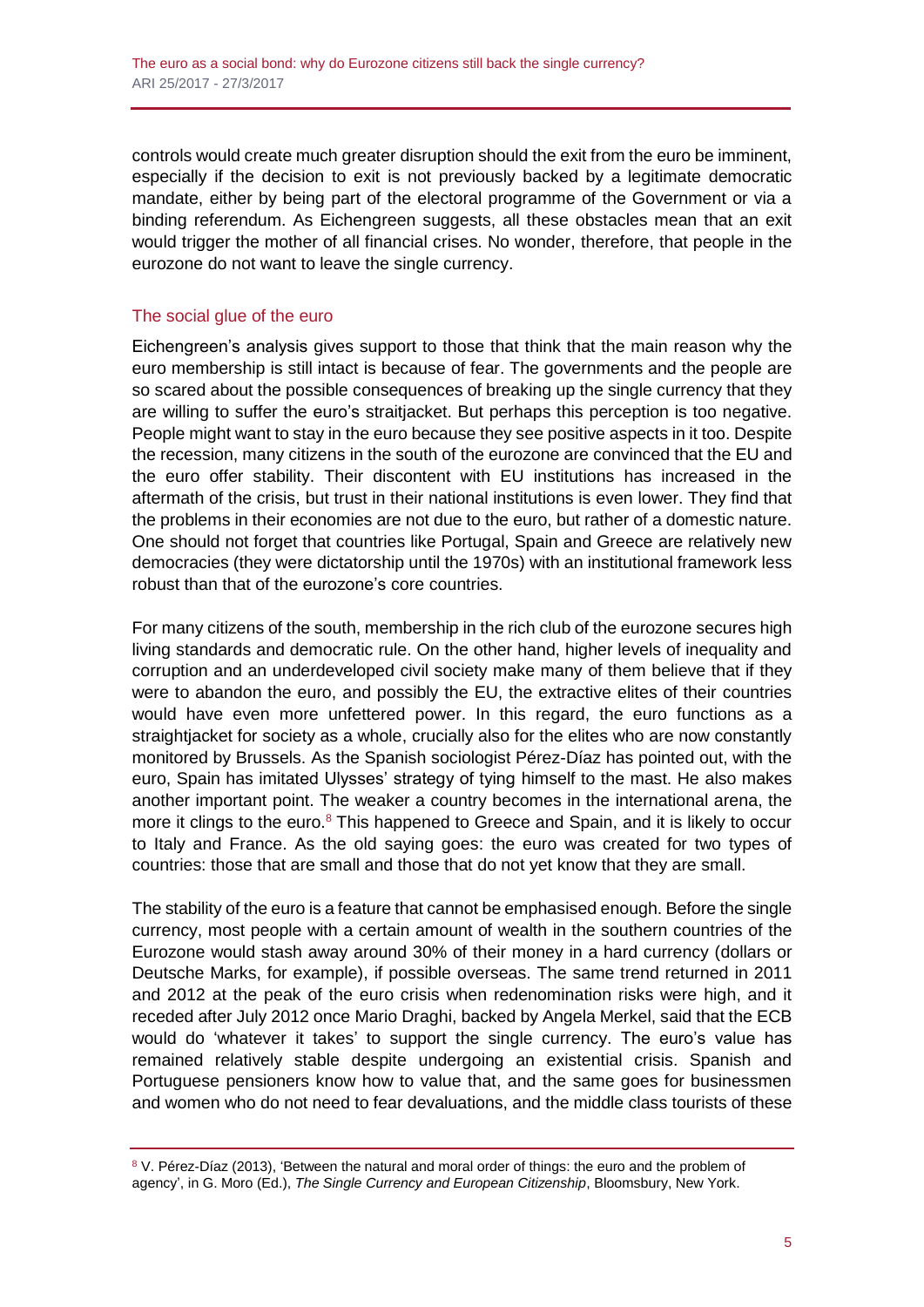countries who have now a hard currency that they can use all over the world like their German and French peers.

The price stability that the euro offers is obviously also valued in the north of the Eurozone. There the euro might not be seen as an anchor of democracy as in the south, but the elimination of exchange-rate risks and transaction costs are on their own a great advantage. Before the single currency, German and Dutch exporters would always fear that the forthcoming devaluation of the lira or the franc could 'unfairly' help their Italian or French competitors. Equally, if they travelled south as tourists they would always be afraid of overpaying given that they had to pay, and mentally count, in another currency. These concerns are now eliminated. The euro just makes life simpler. Furthermore, apart from these transactional and functional advantages, many in the North, and the South, are proud to use a common currency. Consciously or subconsciously they know that it represents the coming together of different countries with different languages and cultures, and with a bloody past that should not be repeated.

In this regard, it is important to analyse money not just as an economic phenomenon but also as a cultural and sociological one. As [Eric Helleiner](http://abs.sagepub.com/content/41/10/1409.abstract) has pointed out, currencies can foster a common identity in many different ways, even if they are not loved.<sup>9</sup> Thus far, research on the social and identity impact of the euro is underdeveloped, but those that have investigated the phenomenon, such as [Giovanni Moro](http://www.bloomsbury.com/us/the-single-currency-and-european-citizenship-9781623566845/) and his co-authors in the 'The Other Side of (the Euro) Coin' project, have no doubts that 'people living in the Eurozone (whether it be a lucky or unlucky condition) are citizens of the EU in a way that is different from that of their fellow citizens of non euro EU countries'. <sup>10</sup> This is one of the reasons why outsiders have such difficulty in understanding the insiders. The daily use of euro notes, for instance, is transformed in a repeated and standardised pattern that is common to all eurozone inhabitants. The euro has created a common code. By being the unit of measurement for a number of social facts and relations it has become 'a medium of meaning'. As Moro points out, 'in a Union characterized by the "poligamy of languages", the euro is the only existent common language'.

This common language and symbolism not only operates internally but also externally. It is interesting to see, as [Kathleen McNamara](https://global.oup.com/academic/product/the-politics-of-everyday-europe-9780198716235?cc=ru&lang=en&) highlights, that 'the  $\epsilon$  symbol has come to signal the EU's de facto logo, recognizable from afar and universally readable in any language. Note that very few currencies have their own widely recognized graphic symbol or currency sign: The British pound (£), Japanese yen (¥), and US dollar (\$), and now the euro (€)'. Thus, 'the value of the euro against other currencies has become another standardized, numerical focal point representing Europe, offering an external face of a consolidated Europe to the world'.<sup>11</sup> Many Eurozone citizens might feel some pride in this.

Thus, from a social point of view, money functions like a language. It brings people closer and creates a sense of community because the citizens that share a common currency

<sup>9</sup> E. Helleiner (1998), 'National currencies and national identities', *American Behavioral Scientist*, vol. 41, nr 10.

<sup>10</sup> G. Moro (Ed.), *The Single Currency and European Citizenship*, Bloomsbury, New York.

<sup>11</sup> K. McNamara (2015), *The Politics of Everyday Europe*, Oxford University Press, Oxford.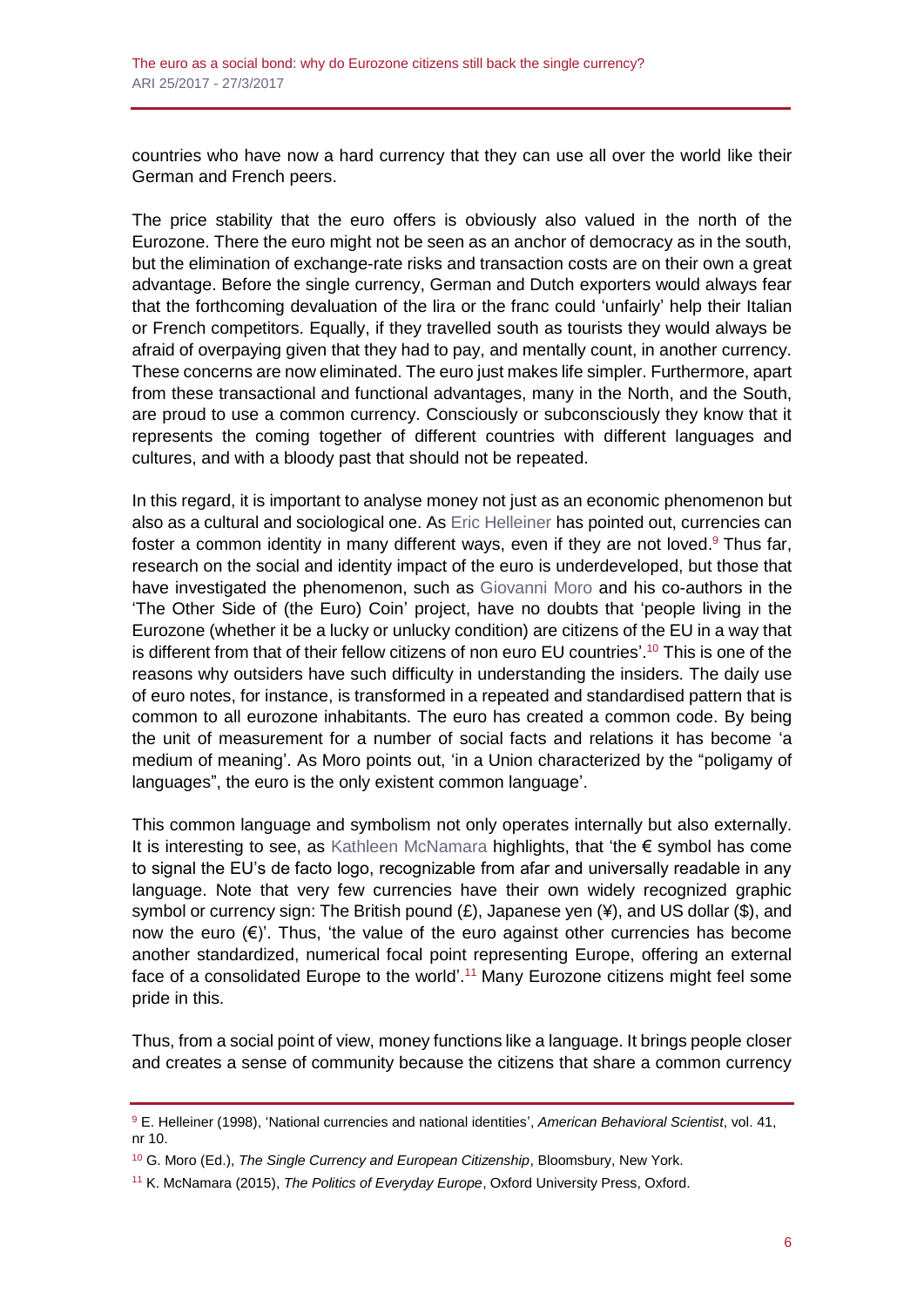experience monetary phenomena such as interest rates, depreciation and appreciations together. Over time, this creates a bond. The work of Helleiner is relevant again here. In his view, the feeling of being in the same boat 'appears to be particularly noticeable in situations in which the collective monetary experiences are of a quite dramatic nature'. In some of these cases, the 'speculative attacks on the national currency are often portrayed in militaristic terms as an attack on the national community as a whole'. The debt crisis in the eurozone was certainly such a dramatic, even existential moment, which affected everyone within it. Throughout the crisis many eurozoners, leaders and citizens alike, felt they were under fire from financial market speculators based in London and New York. Coincidentally in 2010, when the Greek crisis broke out, the late [Tommaso](https://www.ft.com/content/7596170a-5ec0-11df-af86-00144feab49a)  [Padoa-Schioppa](https://www.ft.com/content/7596170a-5ec0-11df-af86-00144feab49a) summarised the general feeling by using the military metaphors suggested:

'A mighty army has advanced on the citadel of the European currency with the cry: "It will never work!" The besiegers were thousands… Their reasoning was as follows: the euro area is not a political union and can never become one… The citadel, therefore, is doomed to capitulate. Equally strong and simple was the credo of the defenders, who countered: "It can work!".'<sup>12</sup>

Helleiner also highlights that although certain people might strongly disagree about how a particular currency is managed and therefore for them the collective monetary experience of the eurozone crisis might not foster a sense of positive allegiance, these same people would nonetheless have to recognise that the value of their currency is dependent on the trustworthiness of the authority issuing it and on the fellow citizens using it. 'This dependence, in turn, may have helped to contribute to a greater sense of belonging to, as well as to greater faith in' the Eurozone community, for instance. This would particularly be the case when the currency in question remains 'reliable as a medium of exchange and stable in value over time', as has been the case with the euro. As mentioned above, the social effect of the relative stability in the euro's value throughout the crisis is a very important aspect. As Helleiner reminds us, 'Simmel, for example, suggested that stable money can become a powerful symbol of trust and social stability because of its certainty as a measure of value. In a chaotic and changing world, it can seem a constant and stable reference point over time'.<sup>13</sup> Arguably, the euro has performed this anchor role throughout the crisis.

Hence, if one takes the social literature on money, it becomes clear that over the past years the euro might have helped develop a sense of community in the eurozone. Not only because people share a common language when they calculate value, but also because they have experienced a number of (in some cases traumatic) phenomena together. Incidentally, a comparative study by [Thomas Risse](http://www.cambridge.org/catalogue/catalogue.asp?isbn=1107441633) and his collaborators of parliamentary discourses and media coverage in the different eurozone countries shows that the public opinion agendas at specific moments of the euro crisis were very similar. This creates bonds, even if there are disagreements. From this point of view,

<sup>13</sup> Helleiner (1998), *op. cit*.

<sup>12</sup> T. Padoa-Schioppa (2010), 'Euro remains on the right side of history', *Financial Times*, 13/V/2010.